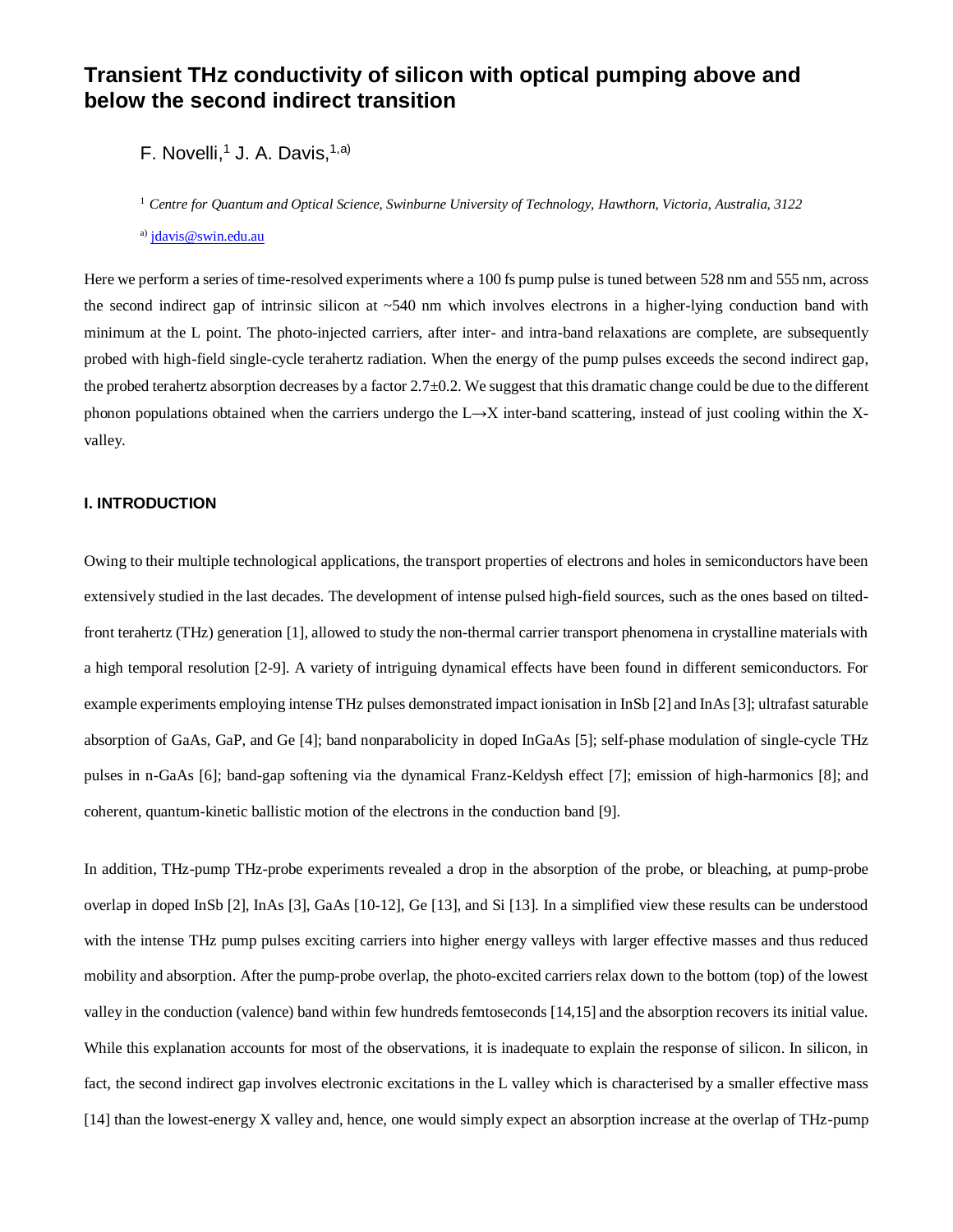and THz-probe pulses followed by a full relaxation within ~1 ps. On the contrary, the frequency-integrated THz pump-probe response of Si displays a drop at pulse overlap followed by a bi-exponential relaxation with a fast component ~1 ps long, and a slow component with decay constant of  $\sim$ 24 ps (see Fig. 3 in Ref. [13] and analysis therein). While the drop at time zero could still be qualitatively explained by a substantial high-field mobility saturation [16,17] and/or band nonparabolicity [5], the origin of the longer relaxation remains unclear.

Here we perform a series of pump-probe experiments combining visible pump pulses with frequency-integrated THz probes. The visible pulses are tuned across the energy of the second indirect gap of undoped silicon and the THz peak field is acquired as a function of the pump-probe delay. When the photon energy is larger than the second indirect gap of silicon the transient THz absorption decreases. We suggest that carriers initially excited in the L conduction valley relax to the lowest states around the X point by creating a phonon distribution which scatters faster with the carriers, resulting in a reduced mobility and in a smaller photo-induced terahertz absorption. The recovery of the THz absorption in the measurements here and in the previous THz-pump THz-probe experiments is then limited by relaxation of the phonon population.

## **II. RESULTS**

In order to generate pulses at THz and visible frequencies we use a Ti:Sa amplified laser source emitting 0.4 mJ/pulse with 1 kHz repetition rate and wavelength 800 nm. The source is split, with half used for THz generation and detection and half going to a two stage OPA where tunable pulses in the visible range (555-528 nm central wavelength, about 7 nm FWHM bandwidth) are generated by sum generation of the idler with residual Ti:Sa pump. The THz fields are generated by tilted-front optical rectification of the amplified pulses in 0.6% MgO doped stoichiometric LiNbO<sub>3</sub> [1], with an energy conversion efficiency of about 2∙10-4 . The fields are detected by electro-optical sampling in a 0.5 mm thick <110> ZnTe crystal [18].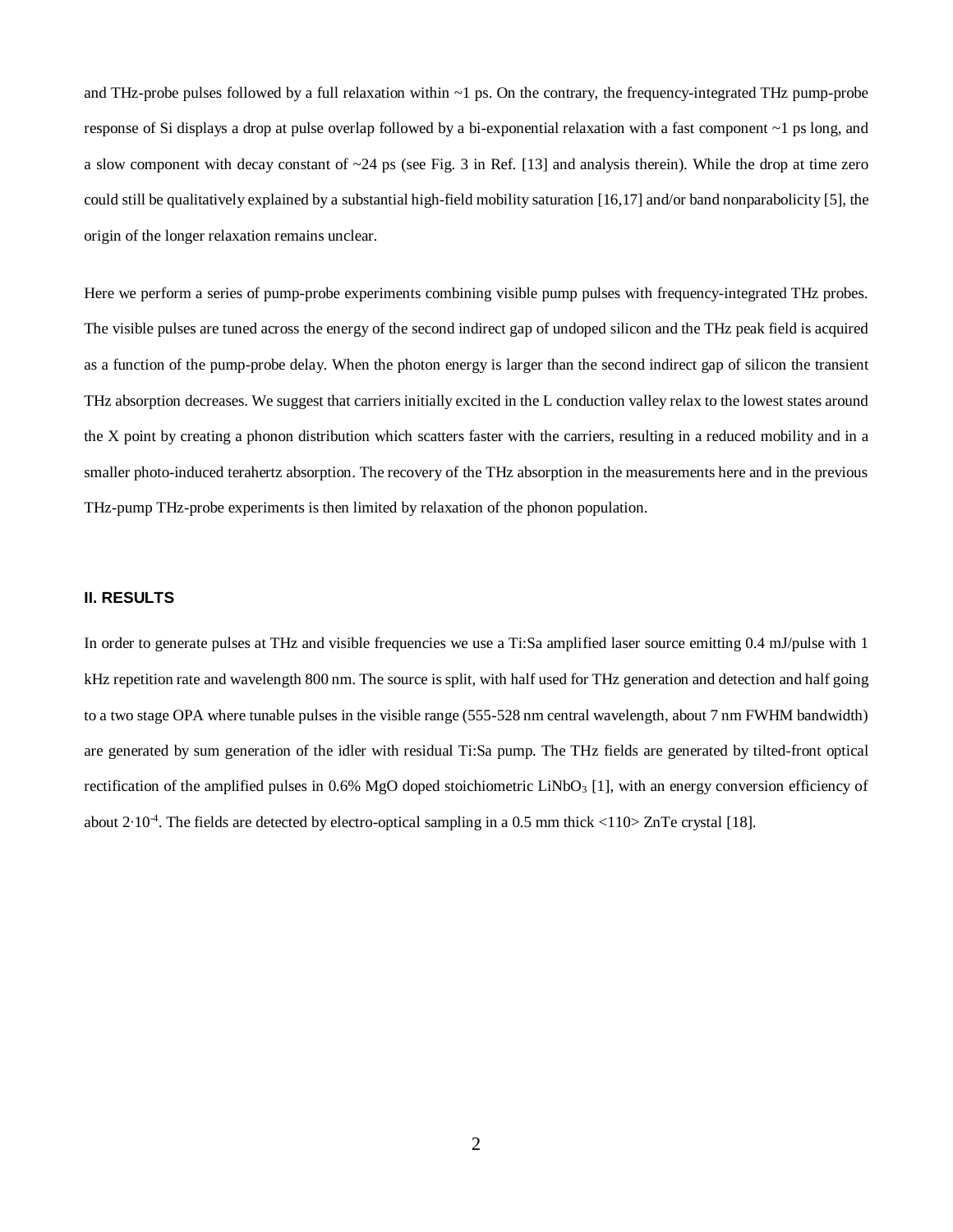

*Figure 1. a) Cartoon of the electronic bands in bulk silicon along the L and X directions. b) Absorption spectrum of intrinsic silicon, with the position of the first (second) indirect gap E<sup>X</sup> (EL) indicated (data from Table 1 in Ref.[19]). c) Cartoon of the two-pulse experiment.*

The band structure of silicon is sketched in Fig.1a along the  $\Gamma L$  and  $\Gamma X$  directions. The well-known first indirect gap with  $\lambda$ x~1100 nm (Ex~1.1 eV) from the  $\Gamma$  point in the valence band to the conduction band valley close to the X point is evident. The second lowest indirect gap at  $\lambda_L \sim 540$  nm (E<sub>L</sub> $\sim$ 2.3 eV) [20-22] involves the conduction band minimum located at the L point. In the equilibrium optical response of silicon (Fig.1b) [14,19] there is, however, no apparent signature of the excitation of carriers across this gap. Here we tune the excitation pump wavelength across this second indirect gap and probe the photoexcited carriers with terahertz pulses.

The visible pump photo-excites a thin layer at the silicon surface (green in Fig.1c) which modifies the transmitted, and subsequently detected, THz field (as sketched with the  $t_P > 0$  green field on the right side of Fig.1c). The THz spot (intensity,  $\sim$ 2 mm FWHM) is about half as large as the pump spot ( $\sim$ 4 mm FWHM at all wavelengths used) thus minor artefacts in the THz spectrum can be present [23,24]. In the following, however, we do not discuss specific spectral changes, and instead focus on variations of the THz peak field (which is effectively the integrated spectrum). The THz field is measured by delaying simultaneously both sampling and pump pulses so that the delay between them remains fixed. In this way each point of the THz field is detected at the same time delay with respect to the pump arrival. In the following we will refer to the fixed delay between sampling and pump beams as "pump delay" (t<sub>P</sub>), while "sampling delay" (t) will be used to refer to the temporal shift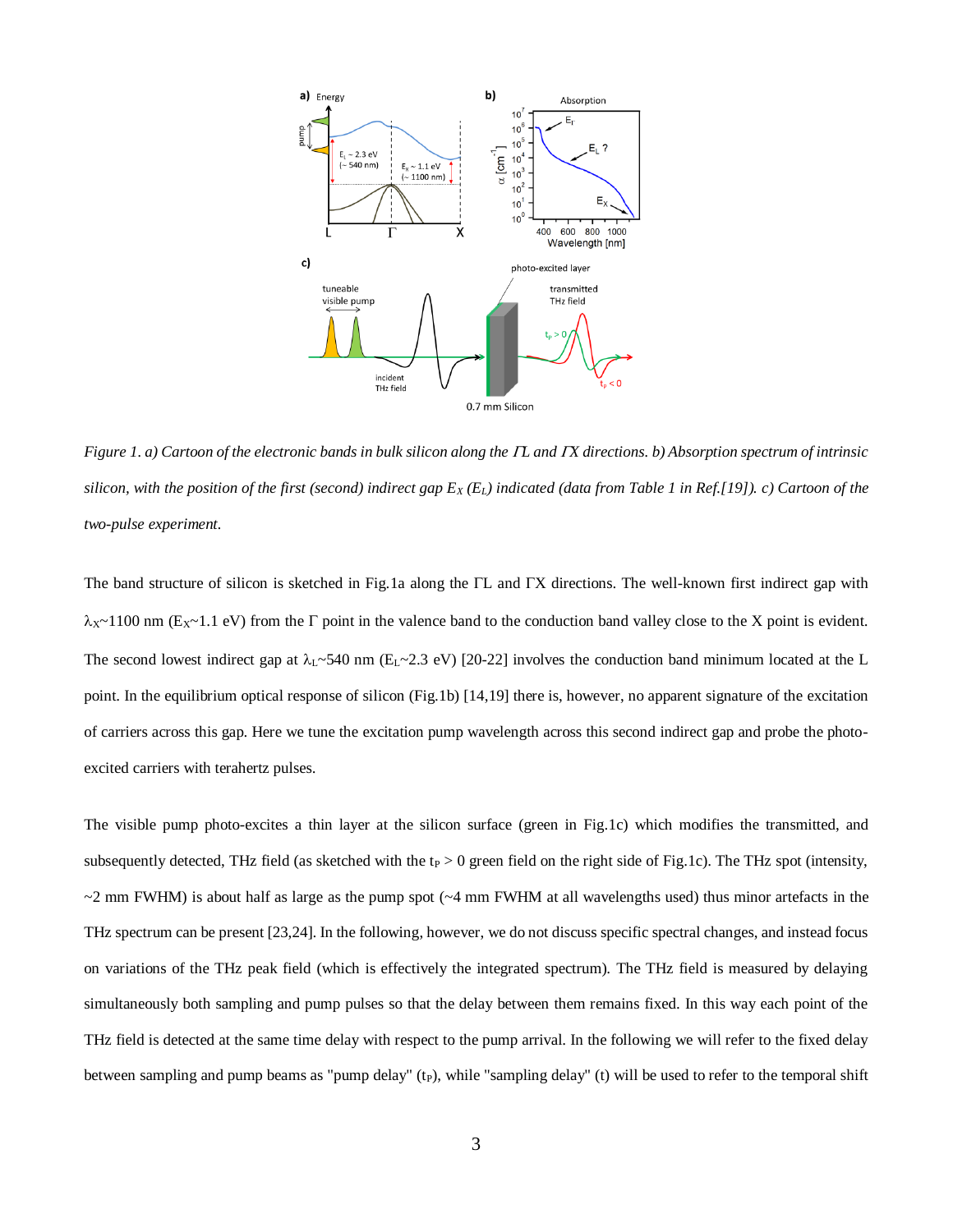imposed to both pump and sampling pulses simultaneously. The directions of the visible and of the THz pulses make a small angle at the sample position, resulting in a time resolution of about 1 ps at pump-probe overlap [25].

In Fig.2 we show the THz peak variation,  $\Delta E_{\text{max}} = E(t=0,t_P) - E_{eq}(t=0)$ , as a function of the laser power for the longest central pump wavelength used,  $\lambda_P = 555$  nm  $> \lambda_L$ . The pump fluence,  $\Phi$ , is varied from 1.1  $\mu$ J/cm<sup>2</sup> to 6.5  $\mu$ J/cm<sup>2</sup>, and the pump delay up to 80 ps. The transient THz response of silicon is linear with  $\Phi$  over this range and reaches a plateau within less than 2 ps after the pump arrival and remains roughly constant up to 80 ps.



*Figure 2. a) Pump-induced variation of the THz pulses at the peak field,*  $\Delta E_{max}$  *for different pump intensities. The central wavelength of the pump was 555 nm with a FWHM bandwidth of 7 nm. The inset plots the average of -Emax for positive pump delays (from +2 ps to +7 ps) as a function of pump fluence. Error bars are ±1 standard deviations (sd) calculated from 8 measurements.*

We now vary the excitation central wavelength from  $\lambda_{P} = 555$  nm to  $\lambda_{P} = 528$  nm. Additional measurements at  $\lambda_{P} = 560$  nm and  $\lambda_P$ =565 nm are not shown, but are fully consistent with the results obtained for  $\lambda_P$ =555 nm and  $\lambda_P$ =550 nm. We set the pump fluence on the low side of the linear response regime reported in Fig.2 ( $\Phi$ =2.4  $\mu$ J/cm<sup>2</sup>); vary the pump delay t<sub>P</sub> up to 7.5 ps and the sampling times t to values around the THz peak.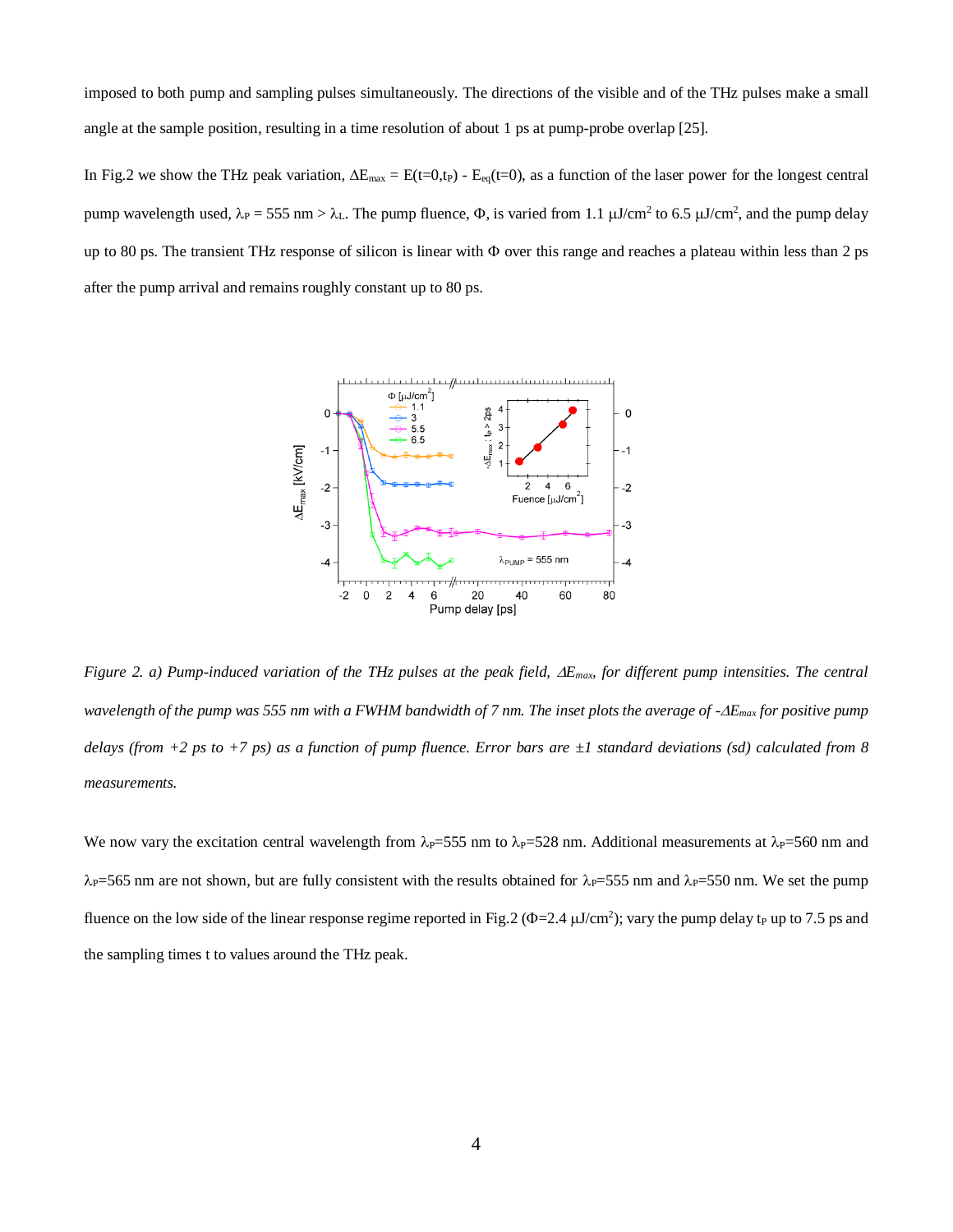

*Figure 3. a) Variation of the transmitted terahertz field as a function of sampling and pump delay times for*  $\lambda_P$ *=550 nm and*  $\lambda_P$ =535 nm. b) Pump-induced variation of the THz peak field as a function of pump delay for pump wavelengths from 555 nm *to 528 nm. c) Average pump-induced THz response at pump delays larger than 2 ps (red squares) as a function of pump wavelength. The solid line is the fit to a step function: base+max/{1+exp[(xhalf-x)/rate]}. r is defined as (base+max)/max and quantifies the size of the wavelength-dependent effect. Error bars in b) and c) are ±1 sd calculated from 15 measurements.*

Results at  $\lambda_{P}$ =535 nm and  $\lambda_{P}$ =550 nm are shown in Fig.3a. Here the pump-induced variation of the transmitted THz field is shown as a function of the pump and sampling delays. Even though the equilibrium optical properties of undoped silicon are similar at 535 nm and 550 nm [14,19], the transient THz response of the system is strongly diminished for  $\lambda_P$ =535 nm. The transmitted peak field is shown in Fig.3b as a function of pump delay for the different wavelengths used; namely 528 nm, 535 nm, 540 nm, 545 nm, 550 nm, and 555 nm with bandwidth about 7 nm FWHM. The average of  $\Delta E_{\text{max}}$  at positive pump delays  $t_P$  > 2 ps as a function of the pump wavelength is shown in Fig.3c. The photo-induced average absorption of the transmitted terahertz fields diminishes at the shorter wavelengths used. We can estimate the wavelength-dependent response by fitting the peak field variation with a step function (see Fig.3c and its caption). This fitting procedure allows to estimate the parameter  $r=2.7\pm0.2$  accounting for the different responses when the pump wavelength is above or below  $\lambda_L$ , i.e., the transient THz response is ~2.7 times larger when the pump wavelength is smaller than  $\lambda_L$ .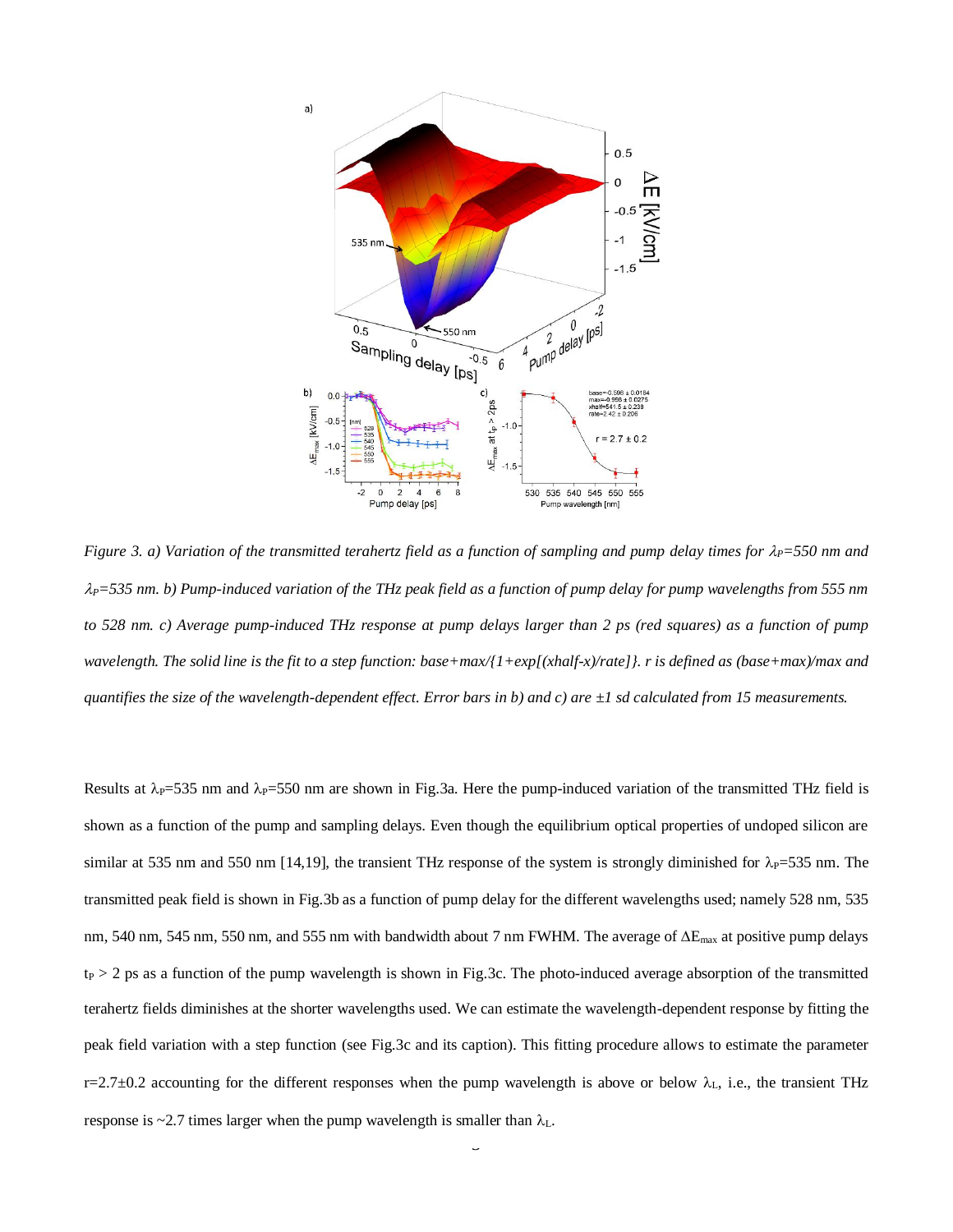# **III. DISCUSSION**

Optical-pump terahertz-probe measurements have been performed on a variety of materials such as semiconductors [26,27], molecular-based photovoltaics [28], graphene [29], and others [30,31] in order to obtain their transport properties via noncontact probes. For simple materials, whose optical properties can be described with a Drude model, the photo-induced THz absorption is proportional to the weighted sum of the carriers mobilities [30]. Each mobility  $\mu$ , in turn, is given by the ratio e∙ $\tau/m^*$  with e elementary charge, m<sup>\*</sup> effective mass, and  $\tau$  scattering time of the carriers. If the effective mass increases, as can happen if the carriers are injected into a higher lying valley [2,3,10-12] or if they are driven into non-parabolic portions within the same band [5], the mobility decreases. Conversely if the carrier-phonon scattering time varies, for example as the result of a changed phonon population, one expects a different mobility.

By exciting silicon with light pulses at wavelengths between the first and the second indirect gaps, corresponding to the measurements for  $\lambda_P > 545$  nm (Fig.3), one expects that electrons and holes are injected at some high energy points in the X and  $\Gamma$  valleys, respectively. After a fast intraband relaxation shorter than  $\sim$ 200 fs [14,15], electrons (holes) occupy the lowest energy states of the  $X(\Gamma)$  valley in the conduction (valence) band where they remain for hundreds of picoseconds [15,25]. At positive pump-probe delays (exceeding ~200 fs) the THz field probes these relaxed carriers and, because these bands were effectively empty prior to the pump arrival, detects a decreased THz transmission.

When the energy of the visible laser pulses exceeds the threshold of the second indirect gap ( $\lambda_P < 540$  nm), electrons are excited in both the X and L valleys of the conduction band. Now a fast inter-band L→X carrier relaxation also takes place which, for a minimum along the L direction in a homopolar semiconductor such as silicon, is dominated by nonpolar phonon scattering [14,22]. Detailed photoemission experiments have been performed in silicon by Ichibayashi et al. [22], showing that the L→X intervalley relaxation occurs with a characteristic time of 180 fs through electron-phonon scattering involving ~30 meV LA modes. After this L→X inter-valley relaxation is complete, the electrons incur intra-band relaxation within the X valley of the conduction band with the characteristic ~200 fs timescale. Subsequently, the THz field probes these electrons close to X point together with the holes at around  $\Gamma$ . In this simplified view, the main difference between the  $\lambda_P$  < 540 nm and the  $\lambda_P$  > 545 nm cases is that the L→X inter-valley scattering is required for the former case only.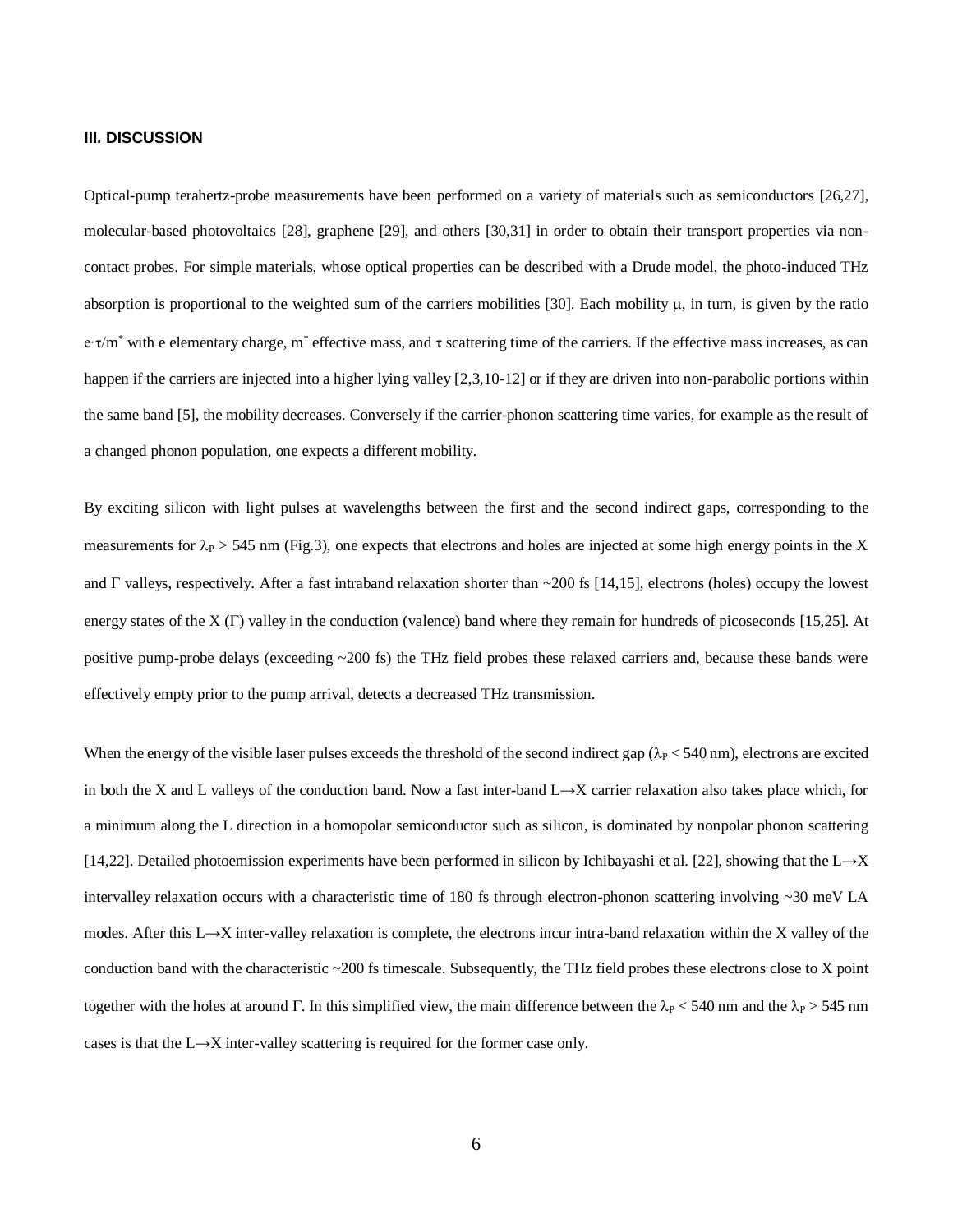Here we suggest that the different phonon population generated through the L→X relaxation might explain the dramatic step in transient THz absorption as the pump wavelength crosses the second indirect gap energy, as well as the long lived signal seen in previous THz-pump THz-probe experiments [13]. Based on the preceding discussion, one would expect that the electron (hole) populations probed by the THz pulse more than 2 ps after the pump pulse should be very similar for each of the pump wavelengths studied here, since the absorption spectrum is roughly flat in this region, the photon density in the pump pulse is kept constant and the carrier relaxation to the conduction (valence) band minimum (maximum) is expected to be fast and efficient. However, the phonon populations after this relaxation should be different if L→X intervalley scattering has occured (which is possible for  $\lambda_P < 540$  nm) or not ( $\lambda_P > 545$  nm). The different phonon populations may then affect the carrier mobility due to different carrier-phonon scattering rates, leading to a difference in the transient THz absorption. This interpretation can also qualitatively account for the persistent signal in previous THz-pump-probe experiments (the slower  $\sim$  24 ps decay constant) [13], whereby the different phonon population generated when the intense THz pump drives the electrons into the L-valley would require tens of picoseconds to relax via phonon-phonon scattering processes [15].

# **VI. CONCLUSIONS AND PERSPECTIVES**

In conclusion we performed time-resolved experiments by combining optical laser pulses and strong single-cycle THz fields on undoped silicon. When the ultrafast optical pulses are tuned above the energy threshold of the second indirect gap, involving excitations of electrons into the L valley, the transmitted THz fields are dramatically affected. Our results may be simply explained by the fast interband L→X electron relaxation resulting in different phonons populations with decreased carrierphonon scattering time, leading to reduced carrier mobility and hence THz absorption. We suggest that this approach is able to reveal an excitation threshold that is hidden in the equilibrium optical response, which could be of significant benefit in identifying the positions of the energy gaps in other, more complex solid state systems [32-34].

### **ACKNOWLEDGMENTS**

We thank the Australian Research Council for funding (DP130101690). FN acknowledges funding from the Swinburne University of Technology Early Research Career Scheme 2014.

### **REFERENCES**